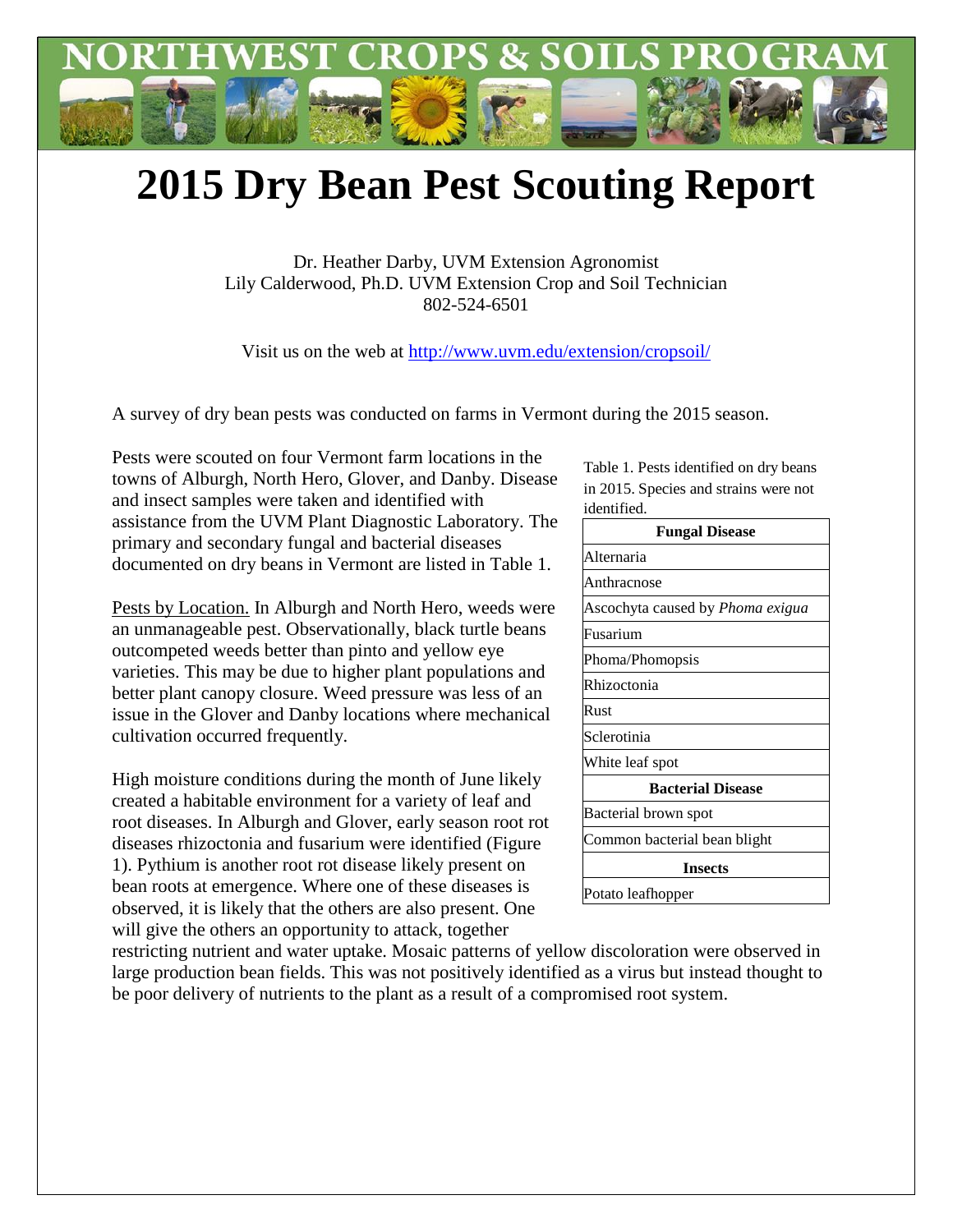

Figure 1. Root lesions from rhizoctonia and fusarium causing lack of nutrient flow to leaves.

Dry beans in Danby experienced more pest pressure from potato leafhopper, a native insect pest in comparison to other locations. Common bacterial bean blight can look very similar to leafhopper damage (Figure 2). We sampled several plants that we thought were common bacterial bean blight and found little evidence of bacteria.

Interestingly, anthracnose was observed in all locations except for Danby. Alternaria and rust were present on 95% of bean pods from Danby. Please see the "Dry Bean Disease Cheat Sheet" on our [website](http://www.uvm.edu/extension/cropsoil/) for more pictures to identify dry bean pests.

Anthracnose. This easy-to-identify fungal disease appeared to be an important systemic disease in bean fields (Figure 3). We observed a discoloration that began as red spots on leaves that developed into lesions. As lesions developed, leaf veins turned reddish-dark brown. When pods developed black, circular lesions were prevalent and fungal spores were confirmed as anthracnose. The following varieties appeared to be more susceptible to this disease: Tongue of Fire, Snow Cap, Red Calypso, Black Calypso, Tiger's Eye, European Soldier, Vermont Cranberry, Spanish Talosna, and Jacob's Cattle. Anthracnose survives in crop residue and seeds.

IPM (Integrated Pest Management) Tactics. In our cool, moist climate, practices that are critical to managing the multitude of diseases that impact dry beans include: planting clean seed, rotating crops, and improving air flow. We highly recommend buying "certified" seed when possible. Certified seed guarantees that the seed meets or exceeds a strict set of quality control standards. In the case of beans, this includes rigid standards on seed diseases. Several diseases like bacterial blight and anthracnose can be transmitted by seed. Weed management is especially important to improve air flow and assist with keeping the bean plant canopy as dry as possible. A dry canopy can help minimize the infection of disease. Spores from many of the fungal diseases can survive in the soil for 3 to 5 years waiting for their



Figure 2. Potato leafhopper damage called "hopperburn" can weaken plants, making them more susceptible to pathogens.

host plant and/or ideal conditions. Therefore, crop rotation and healthy soil is critical to minimizing diseases present during bean production.

Overall, bean pods scouted for disease during the 2015 growing season showed abundant deformities and discoloration from diseases, however for the most part the beans inside appeared largely uninfected. Growers reported "average" yields in 2015 suggesting that although colored beans appear unblemished from disease, yield may have been impacted. At this time, to what extent bean diseases present on all plant parts impact bean yield and quality.